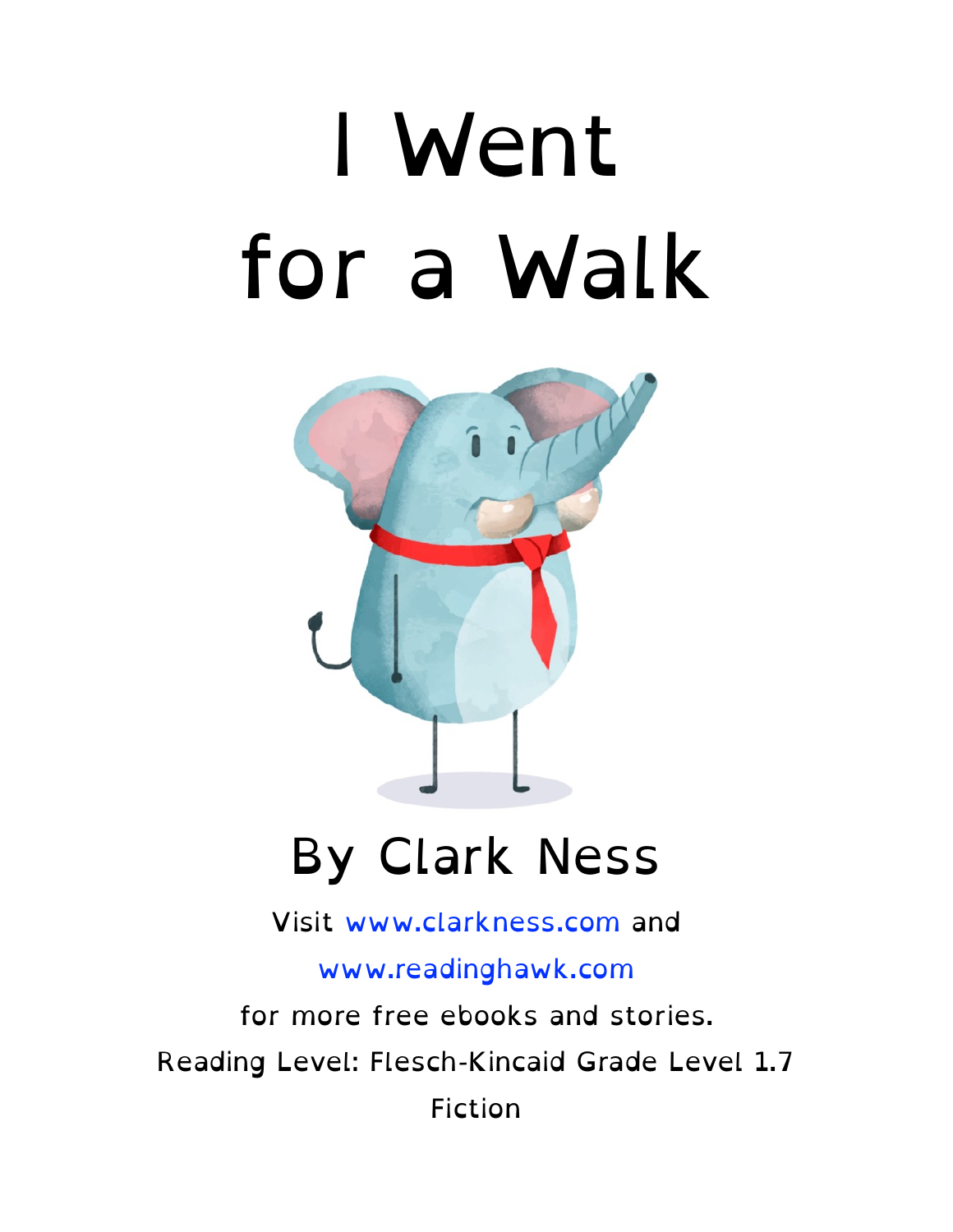

#### I went for a walk one day. I saw an elephant wearing a necktie. I didn't expect to see that.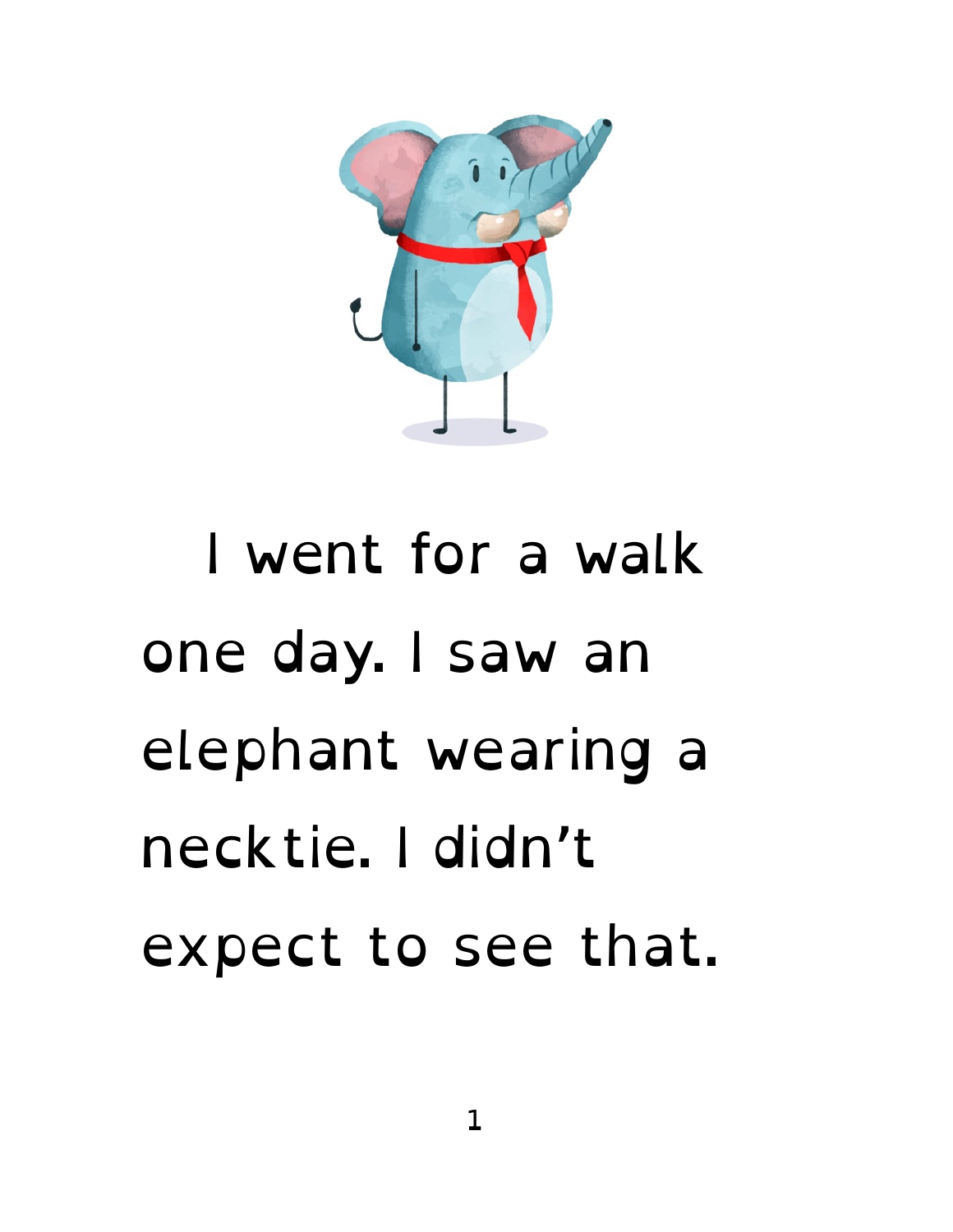

#### I went for a walk one day. I saw a hippo wearing a tutu. I didn't expect to see that.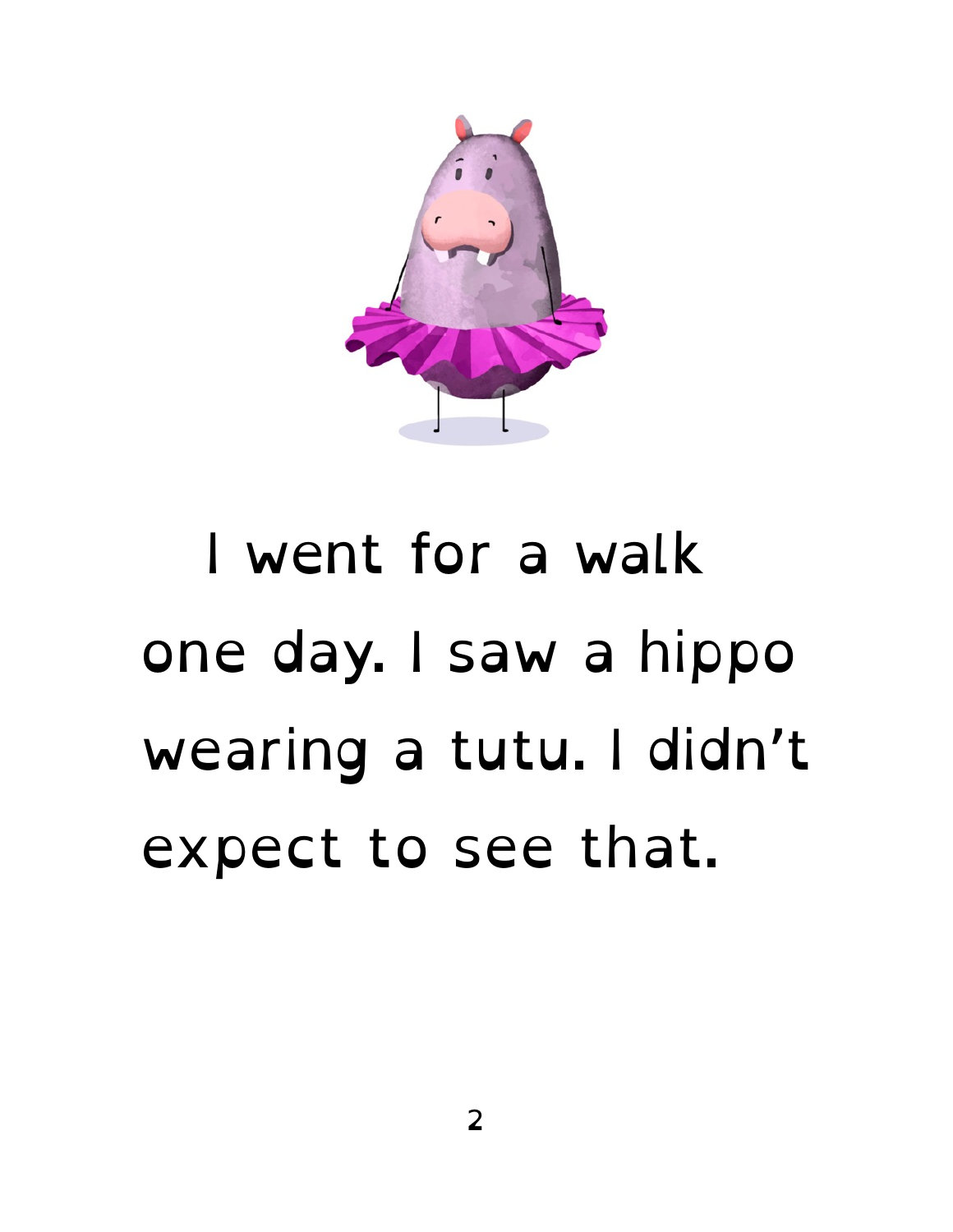

### I went for a walk one day. I saw a giraffe wearing a vest. I didn't expect to see that.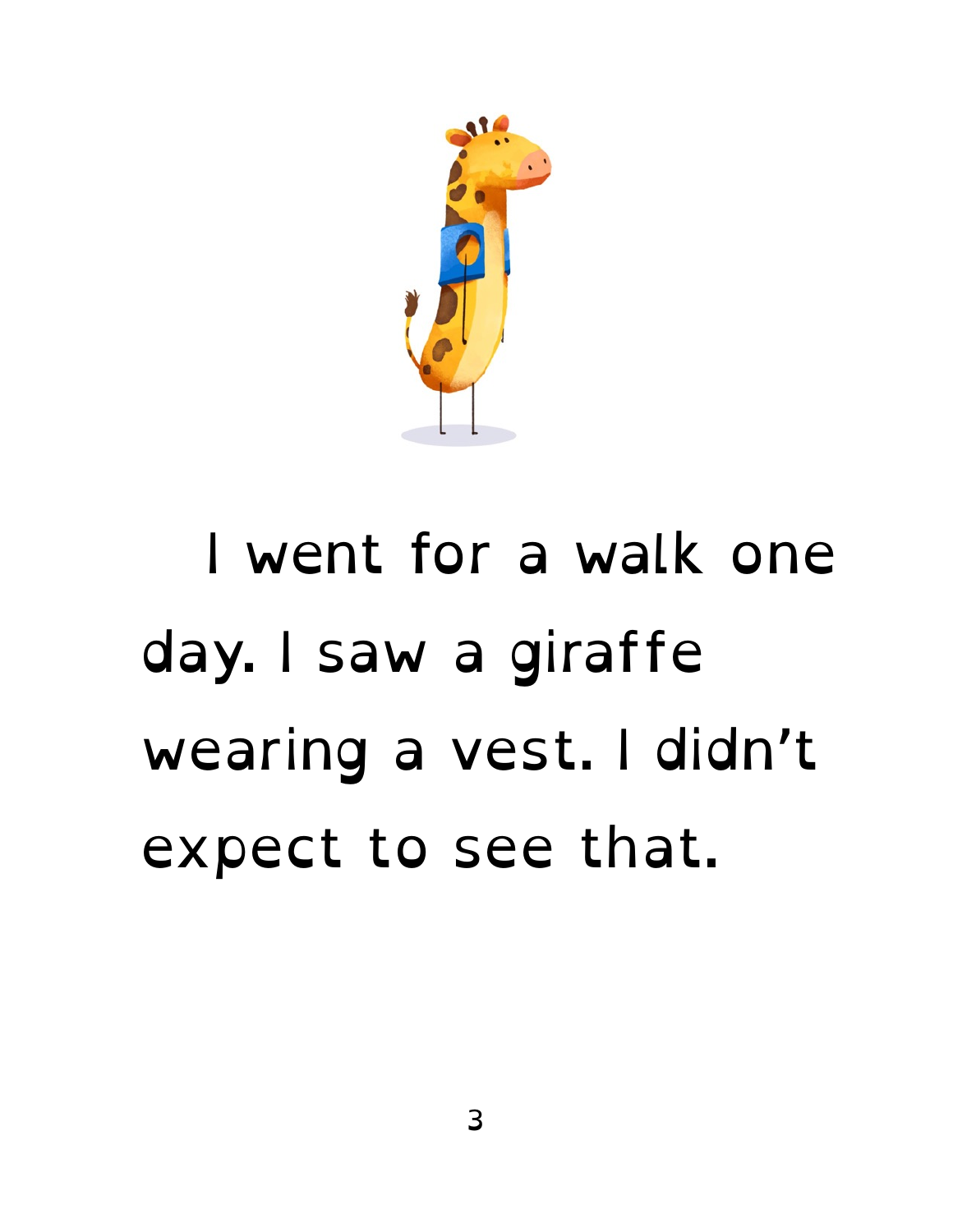

### I went for a walk one day. I saw a zebra wearing a scarf. I didn't expect to see that.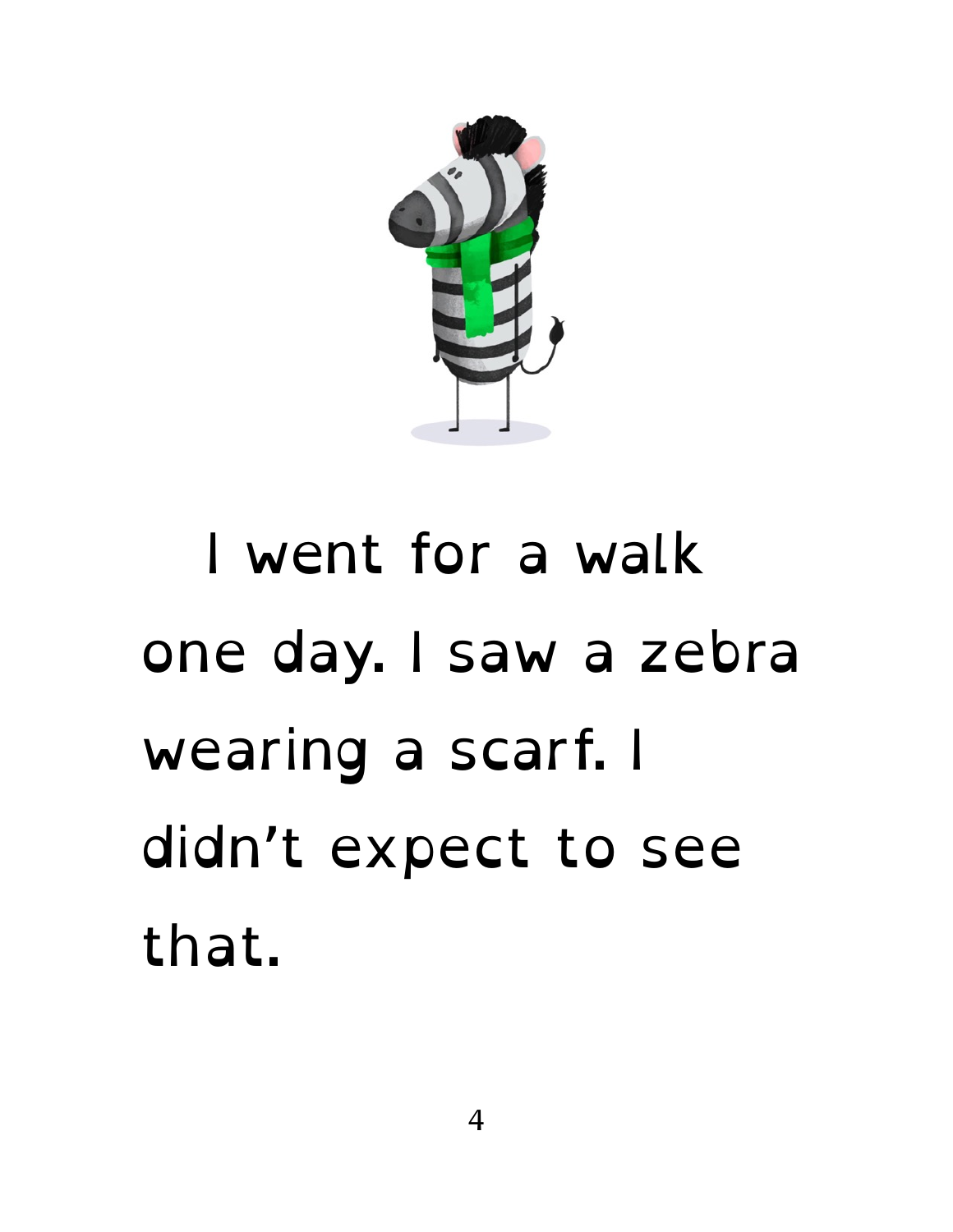

### I went for a walk one day. I saw a lion wearing a crown and a backpack. I didn't expect to see that.